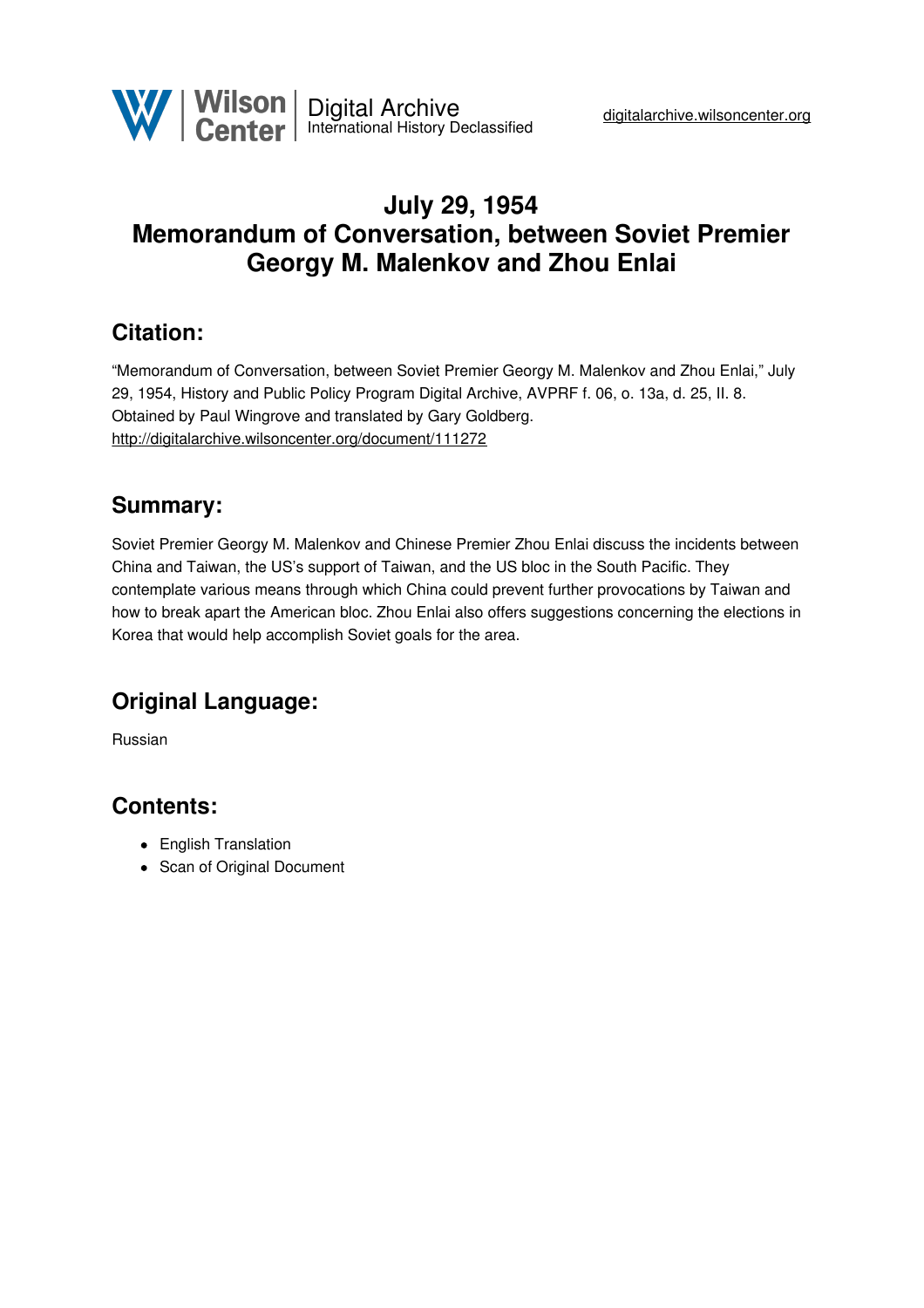Top Secret

RECEPTION OF G. M. MALENKOV BY CDE. ZHOU ENLAI, PRIME MINISTER OF THE STATE ADMINISTRATIVE COUNCIL AND MINISTER OF FOREIGN AFFAIRS, 29 July 1954

Deputies to the PRC Minister of Foreign Affairs Zhang Wentian and Wang Jiaxiang

Cde. Zhou Enlai expresses ideas about several issues of the international situation.

Having suffered defeat in Indochina, the US government is trying to provoke conflict in other regions of the Far East. The chief target of these conflicts is China. With the support of the US the Jiang Jieshi [Chiang Kai-shek] pirates are infringing upon the freedom of navigation in the open ocean and plundering ships headed for China. Guomindang aircraft make raids on the Chinese coast.

Recently the Americans moved aircraft carriers to the maritime boundaries of China. Several days ago aircraft operating from these aircraft carriers shot down two Chinese aircraft in the area of the island of Hainan.

Preparations are being made to conclude a defense pact between Jiang Jieshi and the US government. The Americans still have not decided to sign the pact. They cannot fail to understand that this act will provoke still stronger anti-American feelings in China and might hinder the settling of differences with China in the future.

The US government will continue efforts directed at forging a bloc in Southeast Asia. Evidently, this bloc will initially include a limited number of countries: the US, Britain, France, New Zealand, and Australia. It might also include the Philippines and Thailand. The US will exert pressure on Indonesia, which is wavering, trying to force it to join this bloc.

In light of these facts the CCP CC intends:

To again raise the question of the liberation of Taiwan and take steps to disrupt the conclusion of the pact between the US government and the Jiang Jieshi regime. After he, Zhou Enlai, returns to Beijing, a declaration of the PRC government is supposed to be published in which it will be pointed out that at the present time a source of military conflict exists in only one place, Taiwan; with US government aid, the Jiang Jieshi clique is committing outrages at sea, raiding Chinese territory, and essentially committing hostile acts against China;

To strengthen the defense of the Chinese coastline. The navy and air force will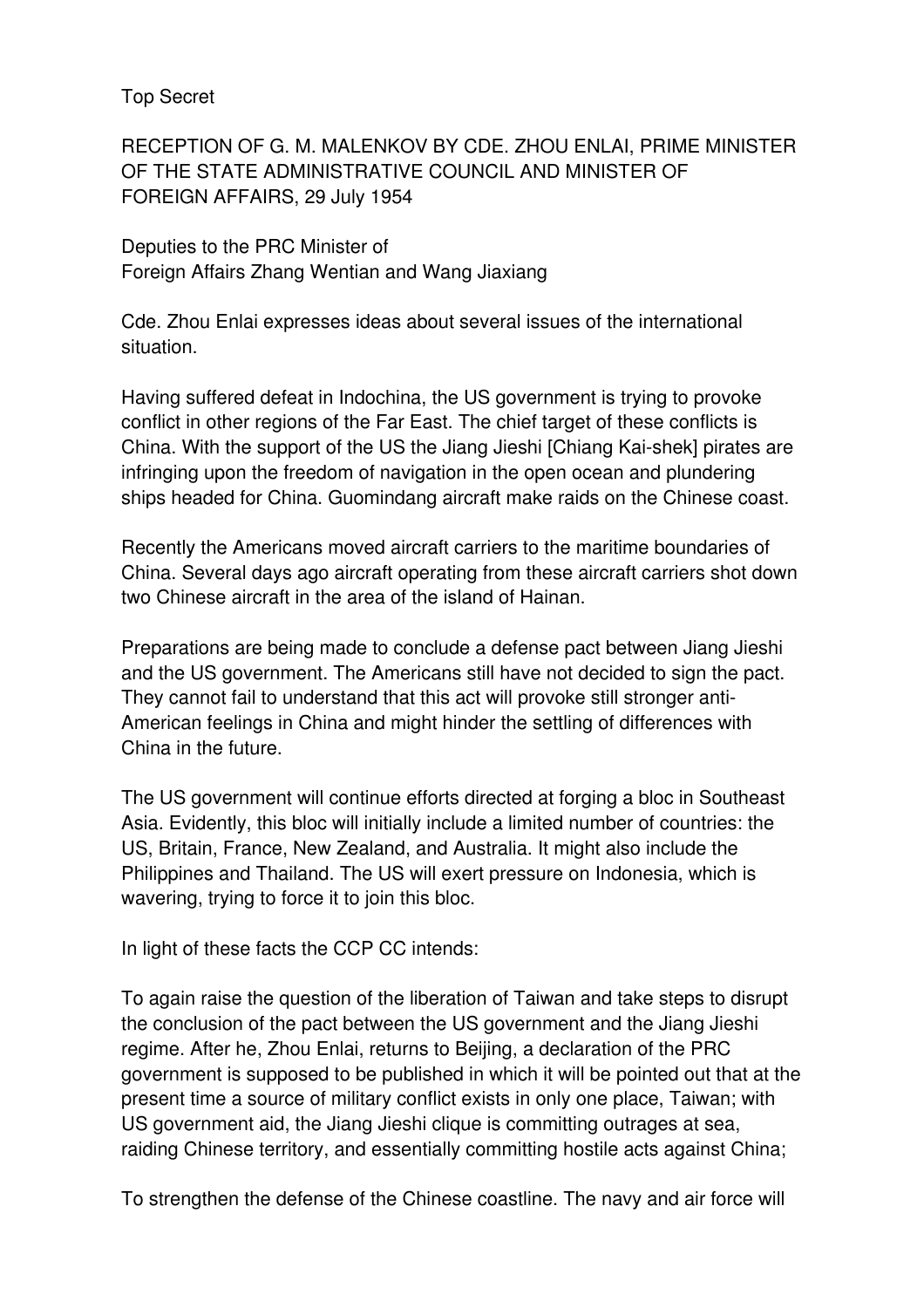need to be strengthened to do this. The Chinese Armed Forces must be ready at any moment to halt a violation of the maritime or air boundaries of China;

To achieve the failure of the organization of an aggressive bloc in Southeast Asia. To do this means tearing their allies away from the US and exacerbating of the differences between the US and other capitalist countries.

Cde. G. M. Malenkov replies that he heard the ideas of Zhou Enlai with pleasure and says that questions about measures connected with the international situation are examined and decided in the CPSU CC. Cde. Zhou Enlai's statements deserve great attention. The goal of disrupting the conclusion of a pact between the US and Jiang Jieshi is correct. The question of Taiwan is undoubtedly a critically important problem for China. He agrees with Zhou Enlai's comment that the goal of achieving an exacerbation of the differences between the US and other bourgeois countries is important.

Cde. Zhou Enlai informs [Malenkov] of the conversations with the Indonesian ambassadors in Delhi, Rangoon, and Beijing: they invited him to visit Indonesia. Zhou Enlai could not avail himself of this invitation since he was soon to return to the Geneva Conference. During Zhou Enlai's stay in Geneva, the Indonesian minister of foreign affairs, who was in the Netherlands, sent the Indonesian ambassador in Paris to Zhou and repeated the invitation to visit Indonesia. It has become clear from conversations with Indonesian ambassadors that the time has come for a decision to conclude a non-aggression pact with China. Zhou Enlai proposed that a draft of this pact be developed in Beijing by the Chinese Ministry of Foreign Affairs together with the Indonesian ambassador in order for it to be possible to sign it during Zhou Enlai's visit to Jakarta. Zhou Enlai is supposed to visit Indonesia in August.

Cde. G. M. Malenkov wishes him success. He agrees with Zhou Enlai's comment about Indonesia and says that the inclusion of Indonesia in the American bloc being forged in Southeast Asia cannot be permitted. He talks briefly about conversations with [Chairman of the All-India Peace Council Dr. Saifuddin] Kitchlu and Subandrio, the Indonesian ambassador to the USSR, noting in this context that India, and, to a certain degree, Indonesia are gravitating toward a rapprochement with the PRC and USSR. He stresses that the conclusion of a Sino-Indian agreement is a quite successful step by the PRC government. The principles on which this agreement is based are being propagandized in the Soviet press in every possible way.

Cde. Zhou Enlai informs [Malenkov] of a conversation with V.K. Krishna Menon, the Indian [permanent] representative to the UN, about the issue of Korea. Menon suggested that elections be held separately in North and South Korea, after which a national Korean body would be formed. Menon tried to also find out what the Chinese reaction would be if the United Nations expressed a desire to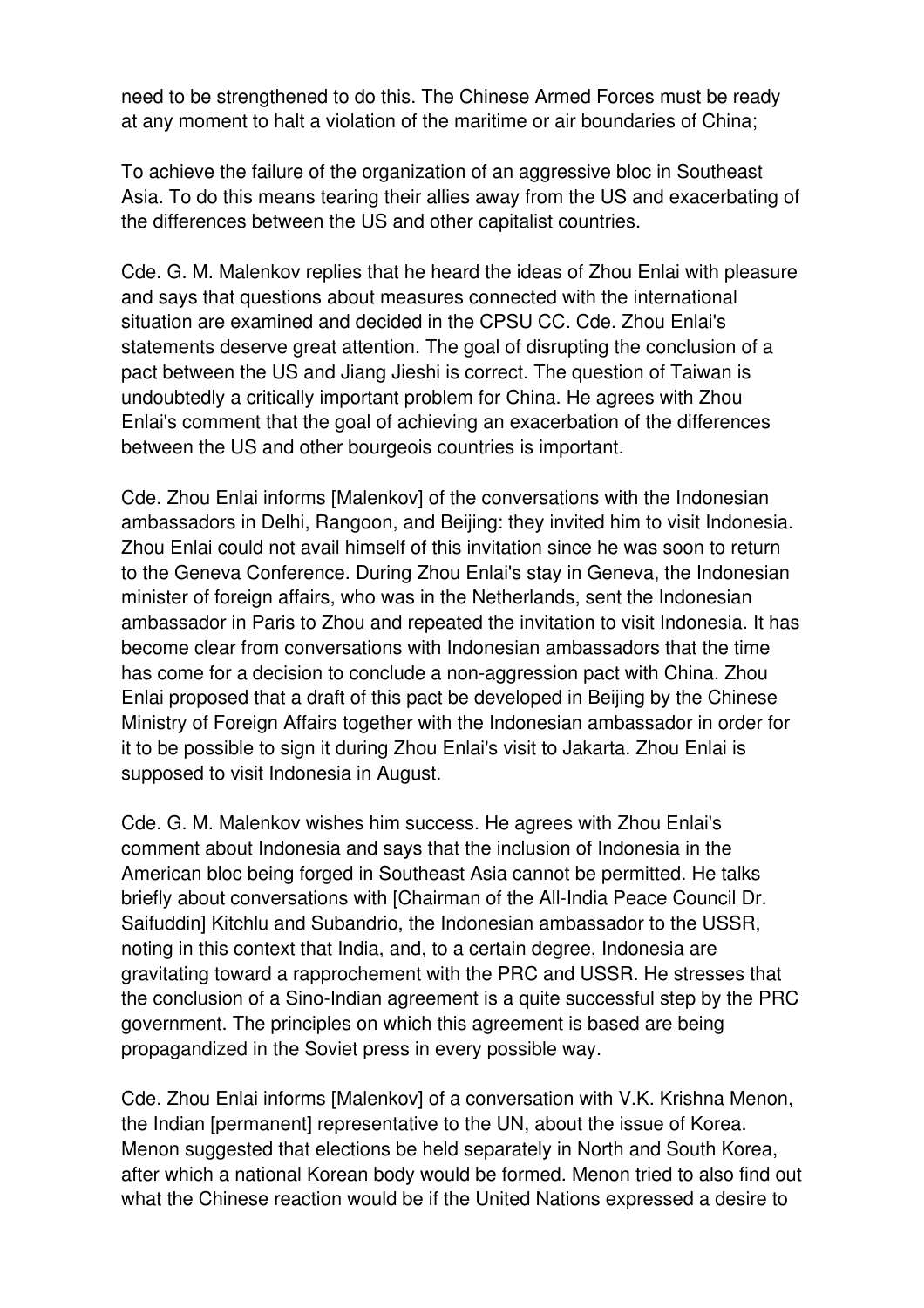convene a Geneva conference again to discuss the Korean issue. He, Zhou Enlai, replied to Menon that China would support the idea of convening a Geneva Conference in order to continue the discussion of the Korean issue. He thinks that, if a Geneva conference were convened again, its membership would have to be expanded, inviting India to participate in it.

Cde. G. M. Malenkov says that Menon also raised this question with Cde. Molotov.

Zhou Enlai says that in connection with the intention of the PRC government to accelerate the strengthening of coastal defense it will evidently have to reexamine existing plans to develop the navy and air force. Zhou Enlai plans to immediately deal with this question on return to Beijing.

Cde. G. M. Malenkov notes that strengthening the defense of the Chinese coast, the navy, and the air force is an important goal.

Referring to the fact that the Soviet military comrades recommend that a longrange heavy bomber division (of TU-4s) be created in China, Cde. Zhou Enlai says that, in the opinion of the Chinese military, these aircraft are obsolete and it is desirable for a division of long-range aircraft to be equipped with jet technology.

Cde. G. M. Malenkov replies that the Soviet military comrades will look into this issue.

Cde. Zhou Enlai asks whether the PRC government might expect the arrival of a government delegation of senior Soviet comrades in Beijing to celebrate the fifth anniversary of the Chinese People's Republic. If such a delegation can be sent then the PRC government will send an official invitation.

Cde. G. M. Malenkov replies that, of course, a delegation will be sent; the CPSU CC will determine the composition of such a delegation.

Cde. G. M. Malenkov asks that greetings be sent to Mao Zedong, Liu Shaoqi, Zhu De, and the other comrades in the CCP CC.

Recorded by M. Kapitsa

Authenticated by: [illegible signature] Distributed to members of the CPSU CC Presidium 12 August 1954 to Cde. V. M. Molotov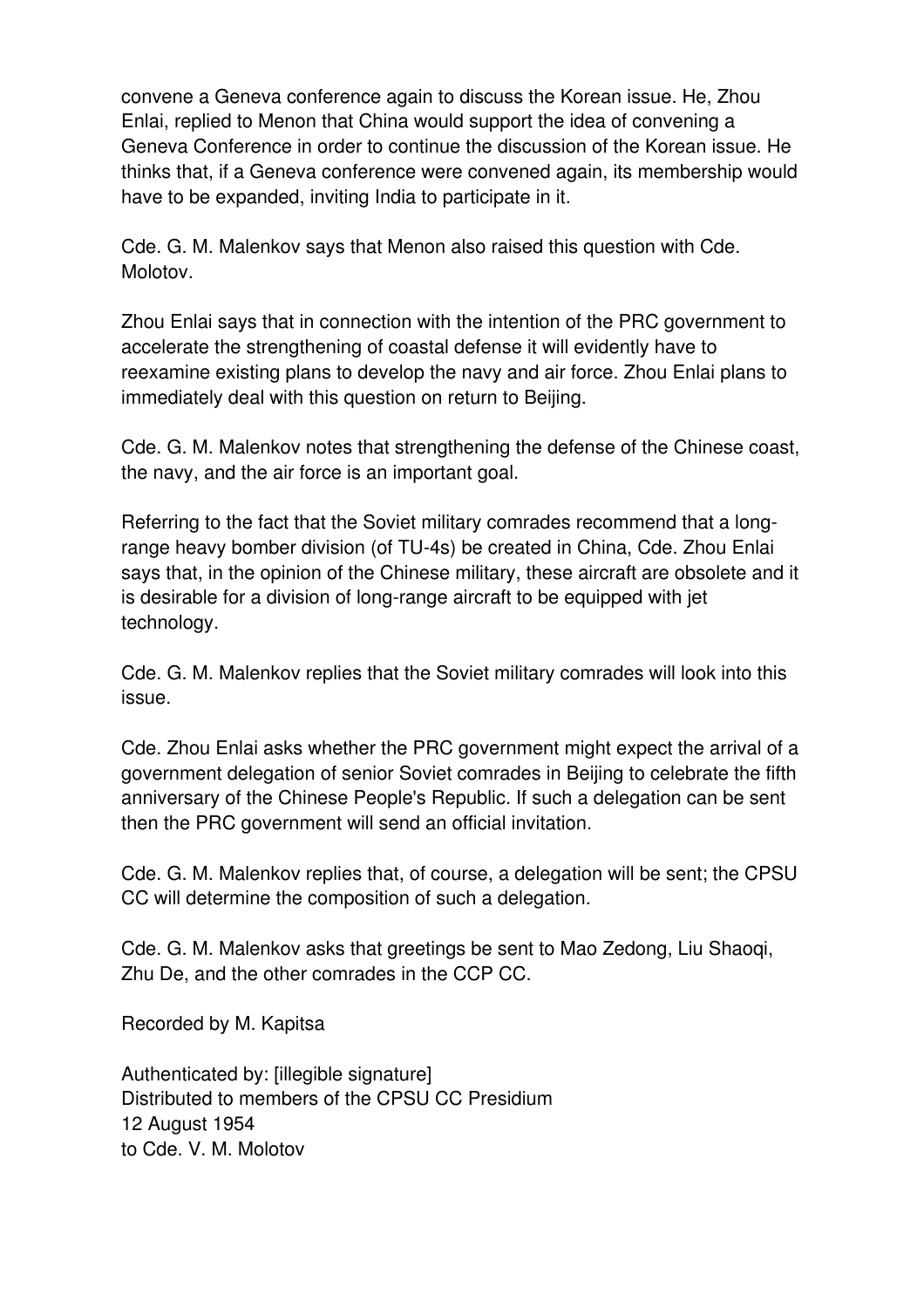Архив Енешней политики ов секретно 00нд ЕНКОВЫМ ПРЕМЬЕРА ГОСУЛАРСТВЕННОГО .M.MAI COBETA M MMHMCTPA HMCTPATMBHÓPÓ ИНОСТРАННЫХ ДЕЛ КНР тов.ЧЖОУ ЭНЬ-ЛАЯ 29 июля 1954 года

Присутствовали заместители министра иностранных дел КНР<br>Чжан Вэнь-тянь и Ван Цзя-сян

Тов. Чжоу Энь-лай высказывает соображения по некоторым вопросам современного международного положения.

Потерпев поражение в Индо-Китае, правительство США пытается спровоцировать конфликты в других районах Дальнего Востока. Главным об'ектом этих конфликтов является Китай. При поддержке США чанкайшистские пираты нарушают свободу судоходства в открытом море, грабят корабли, направляющиеся в Китай. Гоминдановские самолеты совершают налеты на китайское побережье. Американцы последнее время перебросили к морским границам Китая авианосцы. Самолеты, действующие с этих авианосцев. сбили на днях в районе о. Хайнань два китайских самолета.

Ведется подготовка к заключению оборонительного пакта между Чан Кай-ши и правительством США. Американцы пока еще не решаются подписать пакт, они не могут не понимать, что этот акт вызовет еще более сильные антиамериканские настроения в Китае и может помешать урегулированию в будущем отношений с Китаем.

Правительство США будет продолжать усилия, направленные на сколачивание блока в Юго-Восточной Азии. Этот блок, видимо, вначале будет включать ограниченное количество государств: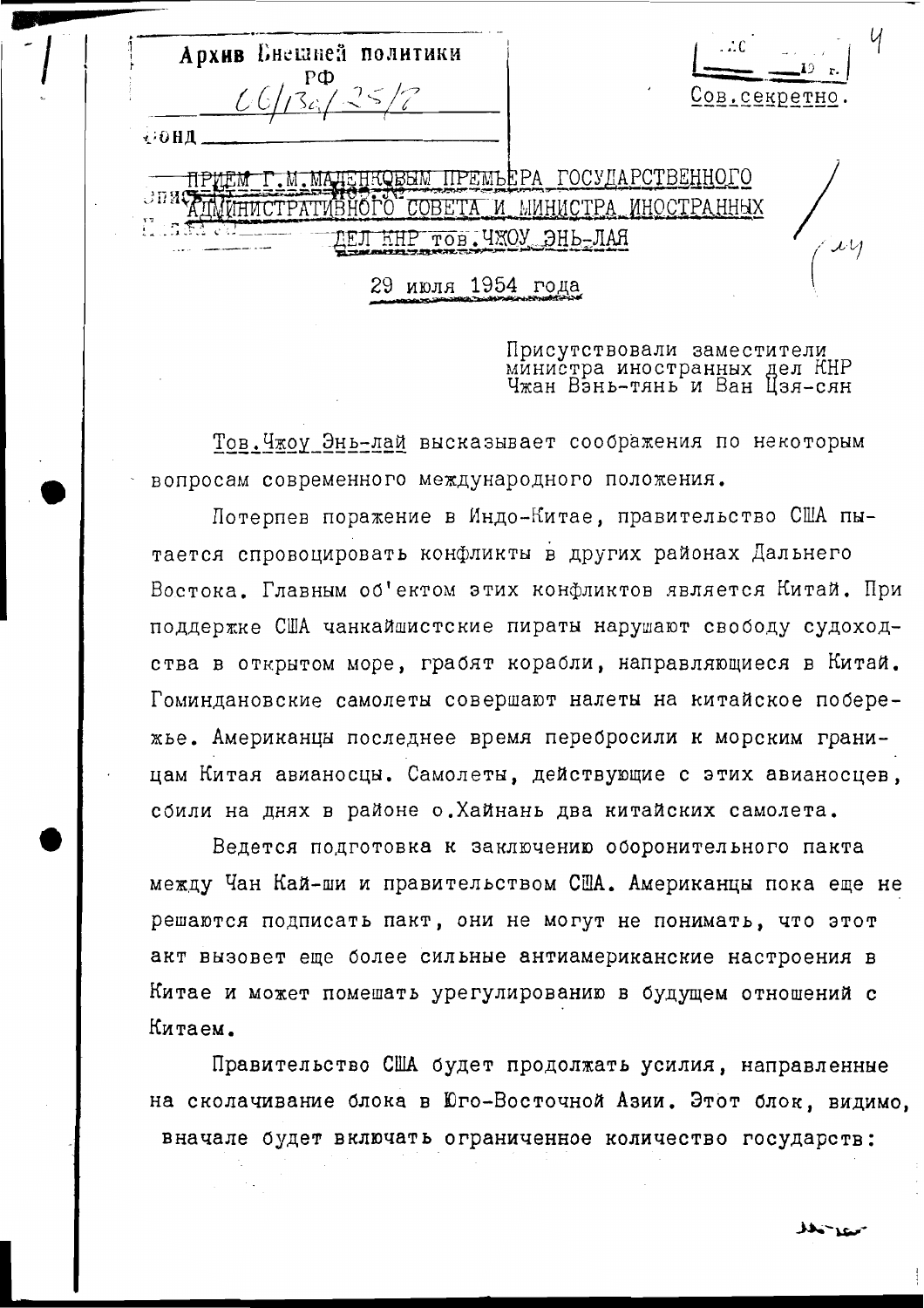США, Англию, Францию, Новую Зеландию и Австралию. В него возможно войдут также Филиппины и Тайланд. США будут оказывать нажим на Индонезию, которая занимает колеблющуюся позицию, пытаясь заставить ее присоединиться к блоку.

В свете этих фактов ЦК КПК намечает:

Снова поднять вопрос об освобождении Тайваня, принять меры к тому, чтобы сорвать заключение пакта между правительством США и чанкайшистским режимом. После его, Чжоу Энь-лая, возвращения в Пекин предполагается опубликовать заявление правительства КНР, в котором будет указано, что в настоящее время только в одном месте - в районе Тайваня - продолжает существовать источник военных конфликтов, что при помощи правительства США чанкайшистская клика бесчинствует на море, совершает налеты на территорию Китая и по существу ведет враждебные действия против Китая;

Укрепить оборону морского побережья Китая. Для этого потребуется усилить флот и авиацию. Вооруженные силы Китая должны быть готовы в любой момент пресечь нарушение морских или воздушных границ Китая;

Добиваться срыва организации агрессивного блока в Юго-Восточной Азии. При этом имеется в виду всячески отрывать от США их союзников, вызывать обострение противоречий между США и другими капиталистическими странами.

Тов.Г.М.Маленков отвечает, что он с удовольствием выслушал соображения т. Чжоу Энь-лая и говорит, что вопросы о мероприятиях, связанных с международной обстановкой, рассматриваются и решаются в ЦК КПСС. Высказывания т. Чжоу Энь-лая заслуживают большого внимания. Правильной является задача сор-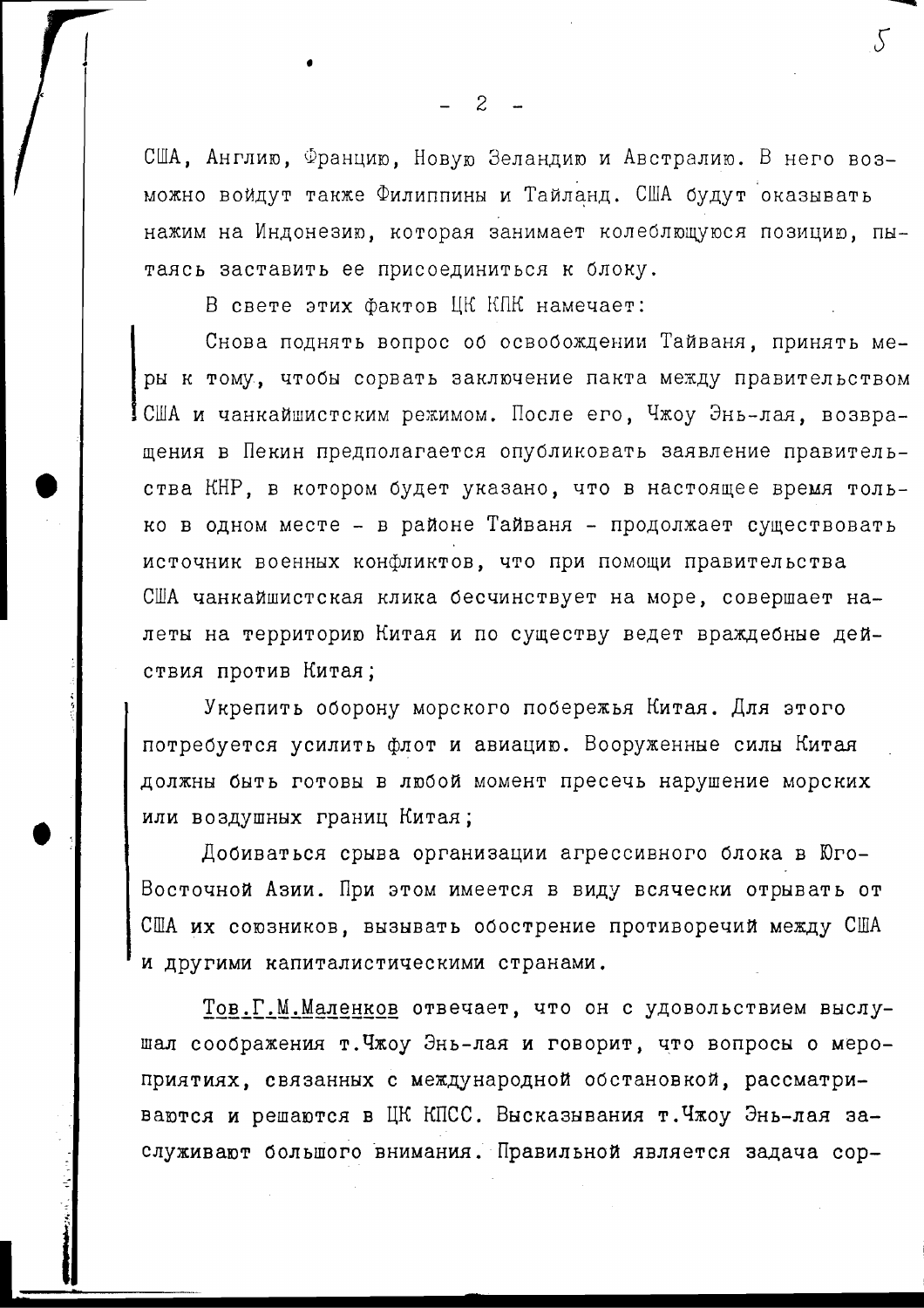вать заключение пакта между США и Чан Кай-ши. Несомненно вопрос о Тайване является жизненно важной проблемой для Китая. Соглашается с замечанием Чжоу Энь-лая о том, что важной являет ся задача - добиваться обострения противоречий между США и другими буржуазными государствами.

Тов. Чжоу Энь-лай информирует о беседах с послами Индонезии в Дели, Рангуне и Пекине: они приглашали его посетить Индонезию. Чжоу Энь-лай не смог воспользоваться этим приглашением, так как предстояло вернуться на Женевское совещание. Во время пребывания Чжоу Энь-лая в Женеве министр иностранных дел Индонезии, находившийся в Голландии, прислал к нему индонезийского посла в Париже и повторил приглашение посетить Индонезию. Из бесед с индонезийскими послами стало ясно, что в правительственных кругах Индонезии созрело решение заключить с Китаем пакт о ненападении. Чжоу Энь-лай предложил, чтобы проект этого пакта был разработан в Пекине Министерством иностранных дел Китая совместно с послом Индонезии с тем, чтобы его можно было подписать во время визита Чжоу Энь-лая в Джакарту. Чжоу Энь-лай предполагает поехать в Индонезию в авгуcre.

Тов. Г. М. Маленков желает ему успеха. Соглашается с замечанием Чжоу Энь-лая об Индонезии и говорит, что можно не допустить включения Индонезии в сколачиваемый американцами блок в Юго-Восточной Азии. Рассказывает вкратце о беседах с Китчлу и послом Индонезии в СССР Субандрио, отмечая при этом, что Индия и в известной степени - Индонезия тяготеют к солижению с КНР и СССР. Подчеркивает, что весьма удачным шагом правительства КНР является заключение китайско-индийского соглаше-

 $\mathcal{B}$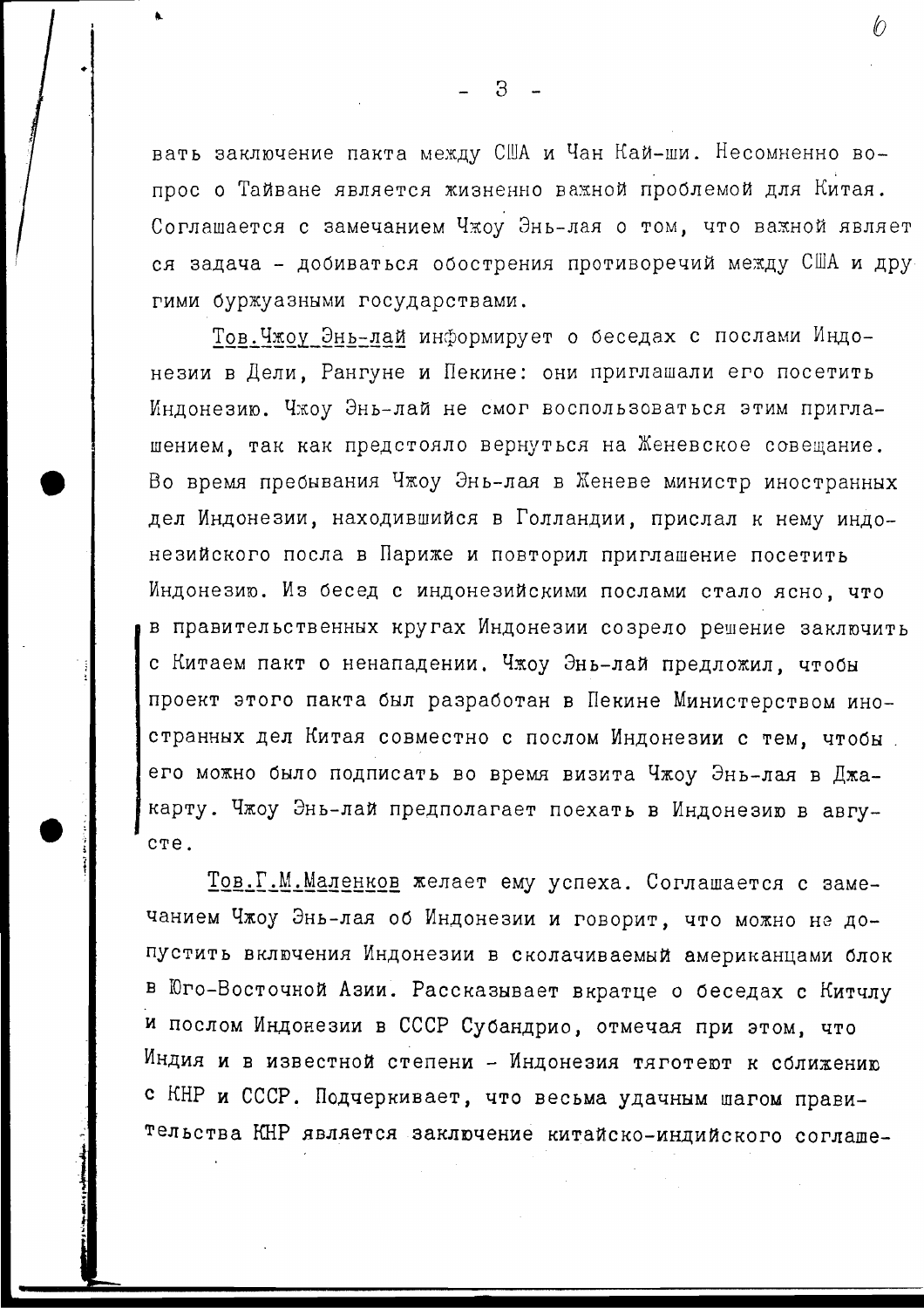ния; принципы, положенные в основу этого соглашения, всемерно пропагандируются в советской печати.

Тов.Чжоу Энь-лай информирует о беседе с представителем Индии в ООН Меноном по вопросу о Корее. Менон предложил, чтобы выборы в Северной и Южной Корее были проведены раздельно. после чего был бы образован общекорейский орган. Менон пытался также выяснить, какова будет реакция Китая, если Организация Об'единенных Наций выразит пожелание, чтобы для обсуждения корейского вопроса опять было созвано Женевское совещание. Он. Чжоу Энь-лай, ответил Менону, что Китай поддержал бы идею созыва Женевского совещания, чтобы продолжить обсуждение корейского вопроса. Считает, что если бы опять было созвано Женевское совещание, его состав следовало бы расширить, пригласив для участия в нем Индию.

Тов.Г.М.Маленков говорит, что Менон ставил этот вопрос и перед товарищем Молотовым.

Тов. Чжоу Энь-лай говорит, что в связи с намерением правительства КНР форсировать укрепление береговой обороны, видимо, придется пересмотреть существующие планы развития флота и авиации. Чжоу Энь-лай предполагает вплотную заняться этим вопросом по возвращении в Пекин.

Тов.Г.М.Маленков отмечает, что укрепление обороны китайского побережья, усиление военно-морского флота и авиации является важной задачей.

Тов. Чжоу Энь-лай, сославшись на то, что советские военные товарищи рекомендуют создать в Китае дивизию тяжелых бомбардировщиков дальнего действия (ТУ-4), говорит, что, по мнению китайских военных, эти самолеты устарели и что желательно,